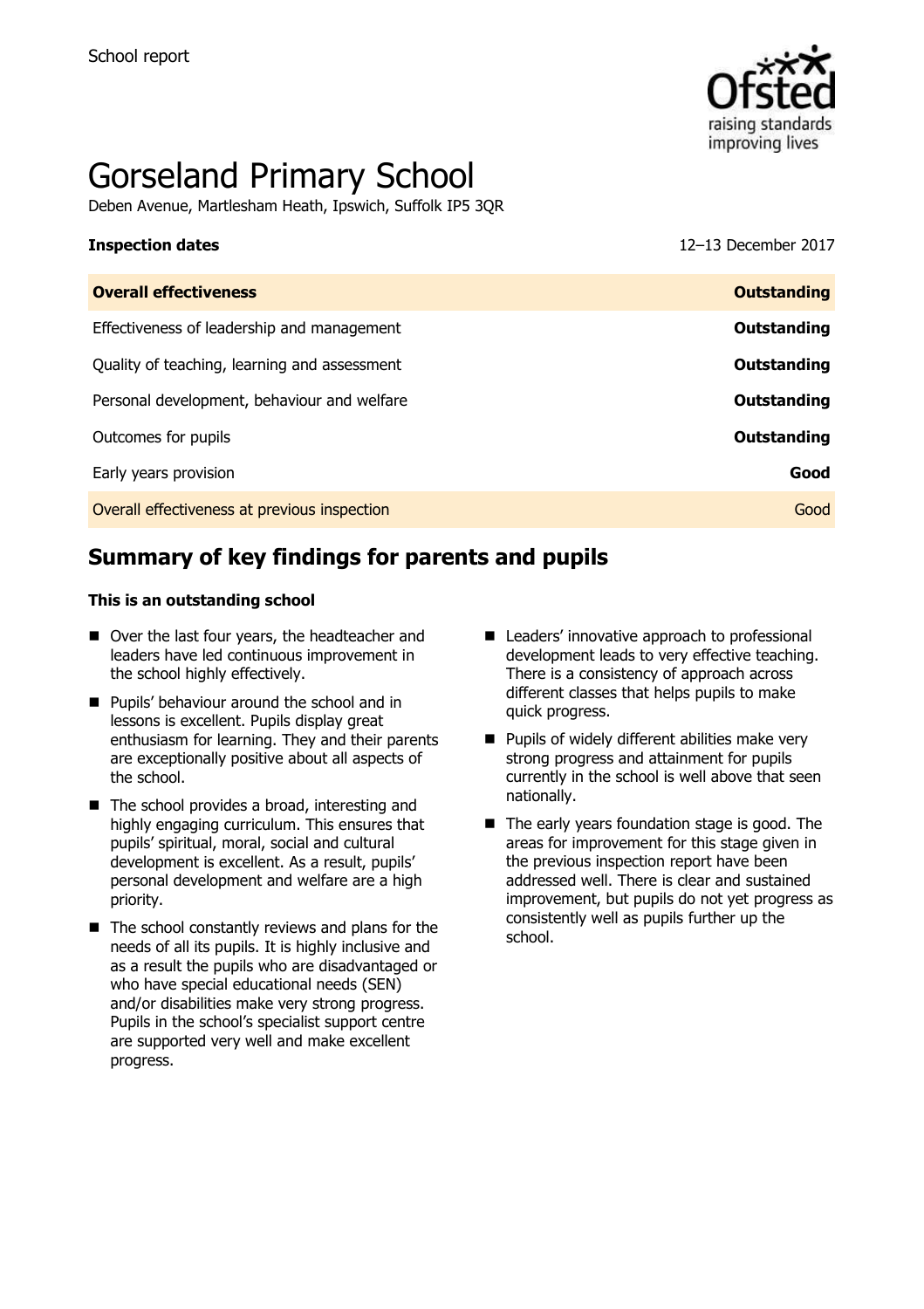

# **Full report**

### **What does the school need to do to improve further?**

■ Leaders should ensure that there is further development in the foundation stage so that pupils' progress is as rapid as in key stages  $1$  and 2.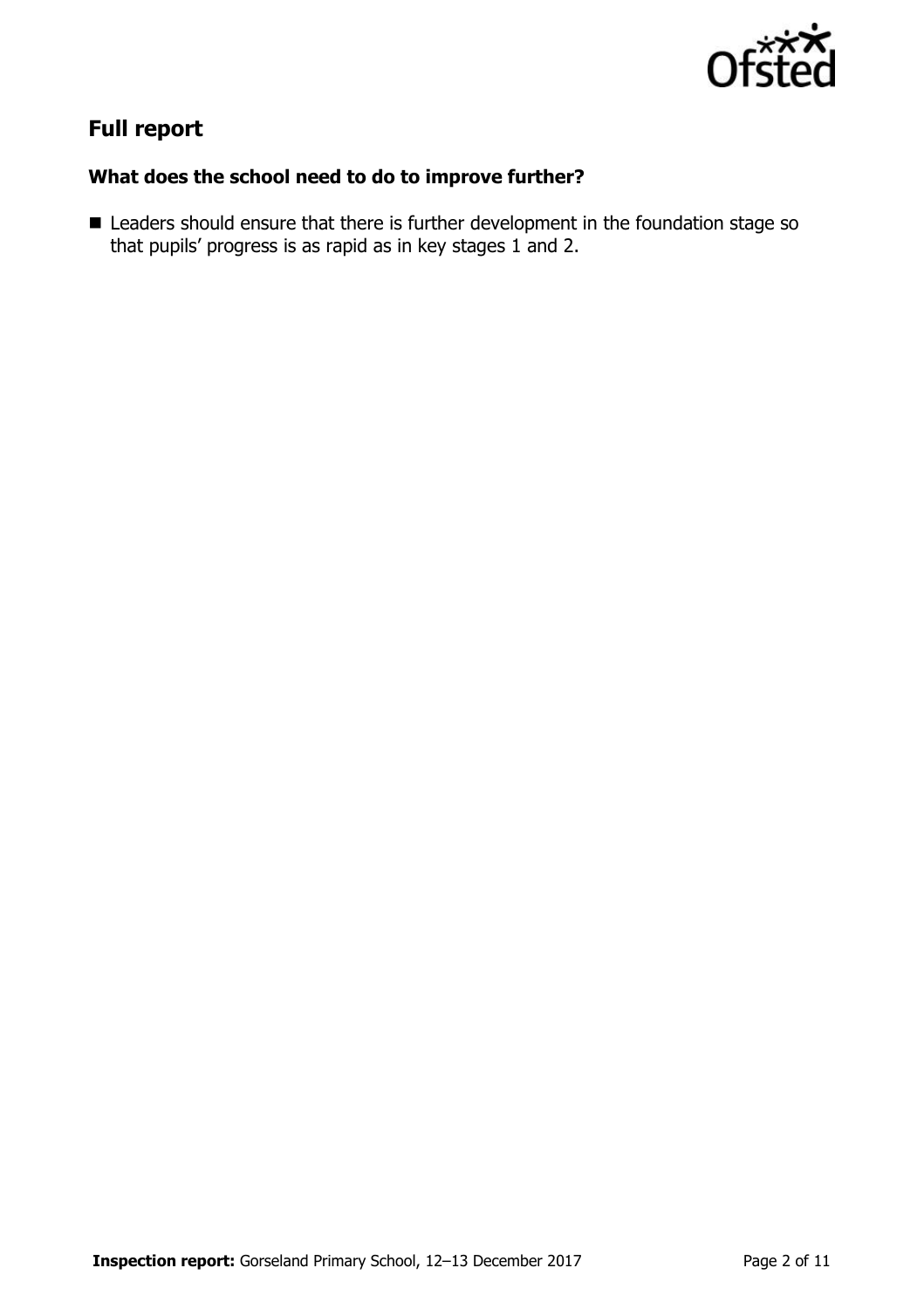

# **Inspection judgements**

#### **Effectiveness of leadership and management Cultum Outstanding**

- The headteacher and two deputies form a highly effective team. They train staff to teach their subjects exceptionally well. Leaders monitor the progress of pupils across the full range of national curriculum subjects, ensuring that pupils make strong progress across them all.
- The curriculum is broad and well designed. The headteacher has a very deep understanding of the knowledge and skills needed for success in different subjects and is aware of current curriculum debates. New subject-specific assessment systems underpin pupils' progress across the full range of the national curriculum.
- The school's curriculum recognises the local context, for example giving a special emphasis to the importance in the local area of Anglo-Saxon civilisation and making effective use of the proximity to a major national telecommunications research centre to support and bring to life learning in science. A representative comment from a parent is: 'My child enjoys his time at school and is often excited to show me his work, and I believe he is engaged in class due to the innovative and challenging schemes of work, delivered in a "fun" way. For example, my child really enjoyed learning about space and aliens, and was thrilled to do the UFO trail at Rendlesham Forest recently.'
- Art and music have an important role in the school. For example, inspectors visited the choir rehearsal, where pupils were being trained well for their forthcoming participation in 'Young Voices at the O2'. There are a large number of extra-curricular opportunities extending children's skills in a range of artistic, creative and sporting activities. As a parent told inspectors: 'Some additional areas the school have added to the children's experience are the Year 6 video and filming week with the school Oscars at the end. This alone is a memory that will sit firmly in the children's minds. Plus, the voices national choir experience at the O2. These additional opportunities, and there are many more, are just a few things that make mine and other children's learning experience so perfect at Gorseland Primary School.'
- Leaders are continually striving to improve the school and their recent track record demonstrates their capacity to continue doing so. Since the previous inspection, the quality of teaching has become consistently highly effective. As a result, the school now has a track record of pupils making rapid progress, resulting in above-average attainment by the end of key stage 2. The school strives for high achievement in all subject areas, for example in physical education (PE) and sport. The school has recently achieved a school games silver award.
- The school's view of its own performance is accurate and reflects the deep understanding that governors and the headteacher have of their school and its many strengths and possible areas for improvement.
- The pupil premium is used very well to support the progress of the small number of disadvantaged pupils. Leaders carefully identify the barriers for learning for each individual and put in appropriate support to enable them to have an excellent experience in school. As a result, they achieve well.
- Similarly, the sports premium is used very effectively to drive up standards in PE and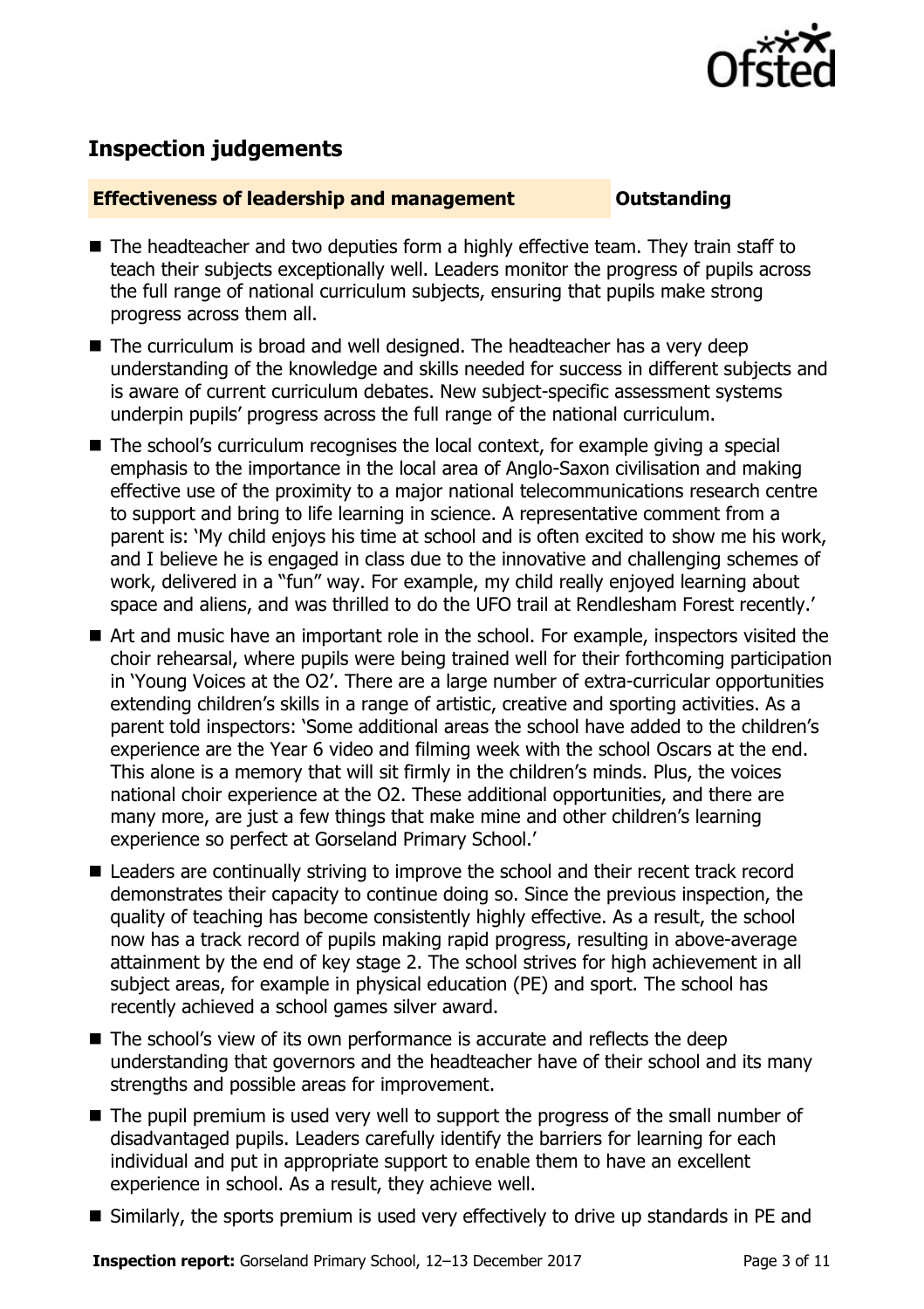

ensure that children enjoy the subject and achieve well. Money has been spent on an appropriate mix of training for teachers, the employment of sports coaches and membership of organisations such as the Ipswich Primary Schools Sports Association. The impact of this spending is that all pupils are engaged in activities to improve their health.

- Leaders ensure that spending to support pupils who have SEN and/or disabilities is used very effectively. They constantly review and evaluate the effectiveness of their actions. Teaching assistants are assigned to where they are most needed during different parts of the day. Pupils in the specialist support centre have provision that clearly identifies their needs and ensures their individual progress.
- The school promotes equality and diversity very well. As a result, all groups of pupils make excellent progress. All groups of pupils are integrated well into all activities, as was demonstrated in the several Christmas nativity performances taking place during the inspection.
- Leaders engage very effectively with parents through, for example, an extensive homevisit programme in the nursery. The school's strong ethos, combined with the pupils' voice exercised through the 'class meeting systems' where pupils from different years meet to discuss the meaning of values such as for example 'tolerance', means that British values are discussed, challenged and understood.
- The local authority works closely with the school, providing leaders with an additional resource for external review and moderation. The school receives regular visits to check on its continued progress and to monitor the provision for pupils in the school.
- The proportion of parents responding to Parent View (Ofsted's online questionnaire) was well above average. Parents, pupils and staff responding to the inspection surveys were overwhelmingly positive about all aspects of the school, including its leadership. Very nearly all parents who responded would recommend the school. A typical comment was: 'It is a strong school community, with really good teachers and an ethos and attitude that encourages the children to learn, be happy and experience new things.'

#### **Governance of the school**

- Governors play a key role in the school's success. They have balanced the academic success of the school with retaining its community character.
- Governors support leaders and staff very well, but are also rigorous in challenging the reports brought to them. For example, while welcoming the excellent progress of girls, governors have set the school the challenge of ensuring that boys reach similarly exceptionally high attainment.
- Governors check that all levels of staff are rewarded through pay increases that reflect their achievement of targets.

### **Safeguarding**

- $\blacksquare$  The arrangements for safeguarding are effective.
- Governors and leaders are rigorous in ensuring that all safeguarding arrangements meet statutory requirements.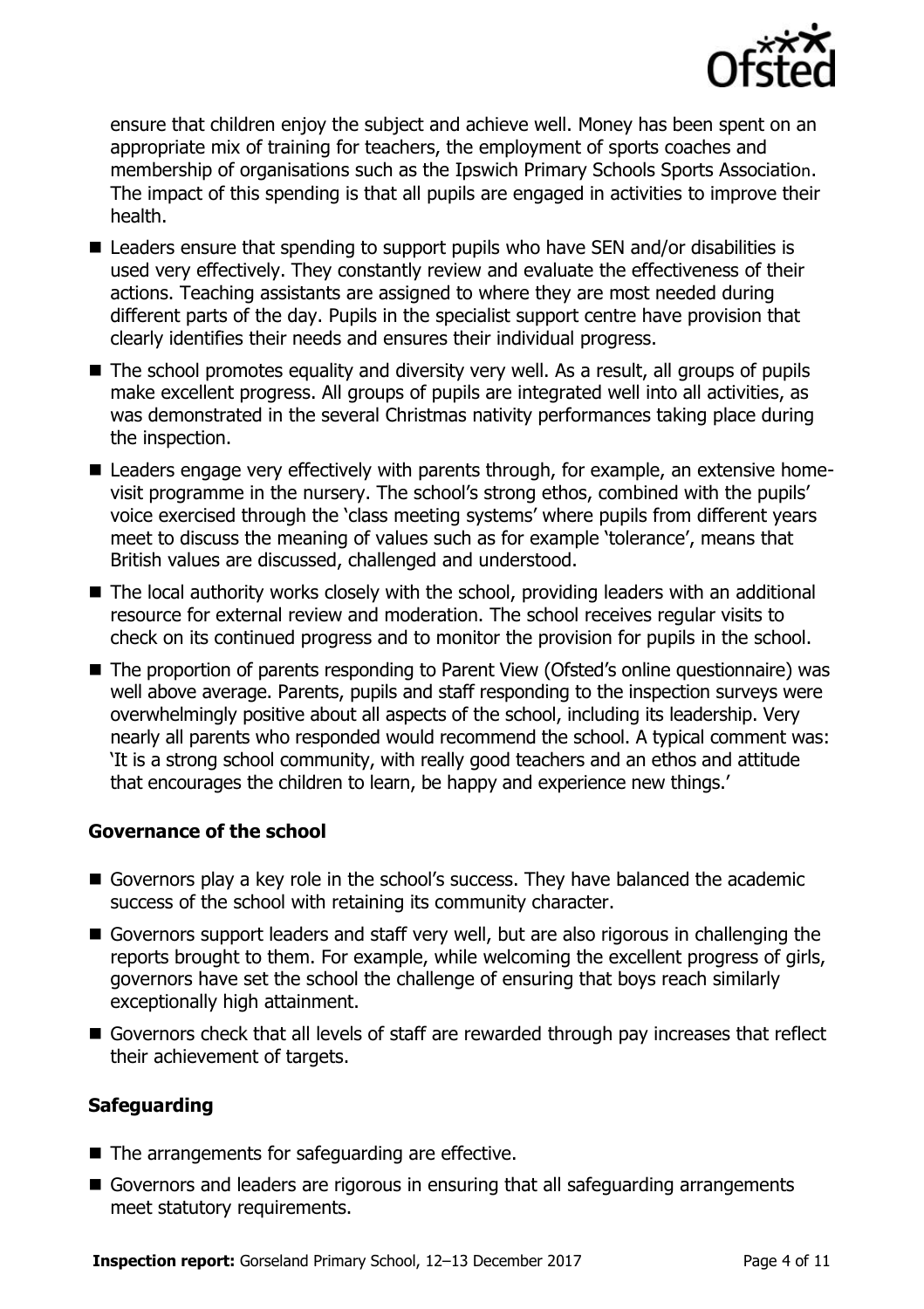

- **Pupils feel safe. Records of the school's contact with other agencies and schools are** exemplary. Nearly all the parents who responded to Parent View believed that their child was safe. Pupils and staff agreed.
- Attention to pupil safety and well-being permeates the school. It extends to the school's website, where pupils or parents have the opportunity to utilise the 'whisper button' to alert one of the school's designate safeguarding leads to any concerns.
- 'Prevent' (anti-extremism) training has enabled all staff to feel confident to challenge any views or behaviour from pupils that could cause concern. E-safety policy guidance and teaching result in pupils being well aware of the potential dangers when online.

#### **Quality of teaching, learning and assessment Outstanding**

- **E** Lessons are characterised by excellent working relationships between adults and pupils. Pupils of all abilities feel very well supported by teachers, who care deeply about their progress.
- Teachers have very secure subject knowledge that lends confidence to their teaching. This is true across a wide range of subjects. As a direct result of the policies of the leadership team, staff feel trusted and confident to take risks.
- Parents are quick to praise the 'hard-working' and 'excellent' teachers. For example, a representative parent told inspectors: 'I think teachers in this school do fabulous job. I never expected my child to progress the way he does. He is doing so well only thanks to determined staff this school has.'
- Clear and established routines enable lessons to run smoothly. The brisk transitions between different classroom activities make the most of learning time. Classrooms are exciting and vibrant, yet calm and purposeful.
- **Planning for lessons makes links to pupils' prior learning. Teachers know the pupils'** abilities really well through the various assessment activities. As a result, work is set that challenges pupils of differing abilities. This includes effective questioning and is true across the full range of subjects.
- Teaching assistants work well with pupils to improve their learning. Parents appreciate teachers treating each child as a unique individual, for example telling inspectors, 'They seem to cater for the children's individual needs, making my child feel important and not just one of hundreds of children.'
- $\blacksquare$  Feedback to pupils, in a variety of forms, helps them understand how to improve. It is quick and effective and as a result, teachers are appreciative of leaders' efforts to reduce their workload.
- There is effective use of specialist teachers, for example to support disadvantaged pupils in mathematics or to teach PE. Inspectors observed a mathematics intervention group in Year 6 which was very effective. There are appropriately high expectations for pupils with low starting points.
- **Parents and pupils are positive about the nature of homework. Leaders have worked with** parents to ensure that homework is supported and appropriate to the needs of the pupils.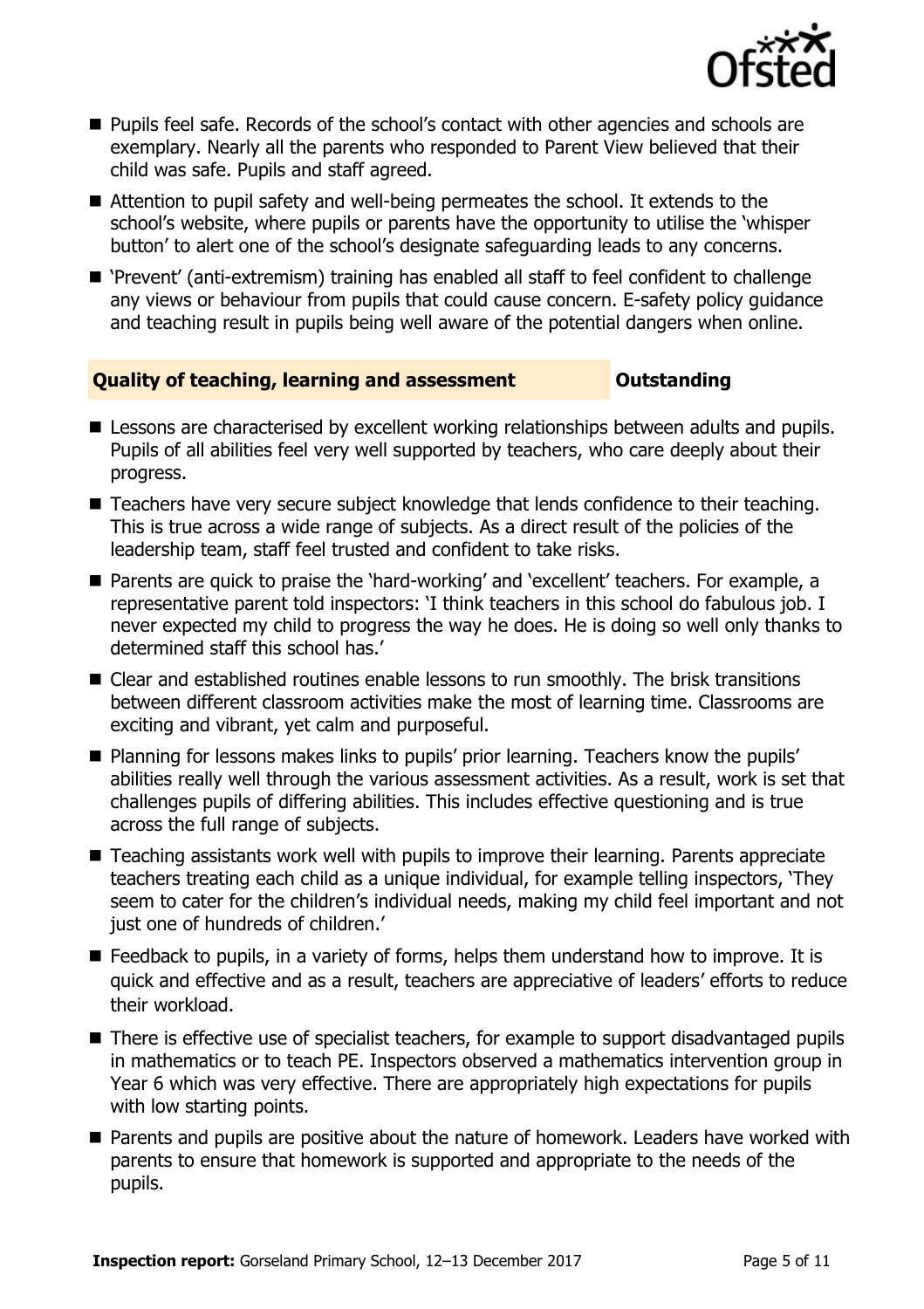

#### **Personal development, behaviour and welfare <b>COU** Outstanding

#### **Personal development and welfare**

- The school's work to promote pupils' personal development and welfare is outstanding.
- Pupils demonstrate positive attitudes to learning and take a pride in their work. A typical parental comment is, 'My son's confidence has grown considerably at Gorseland, which is down to the great environment created there.'
- Through the curriculum and assemblies, pupils develop an understanding of different faiths and cultures in modern Britain. The school makes effective use of the community and the parent body to promote this understanding, but leaders have rightly concluded that 'the monocultural makeup of the school means that further development will enhance our provision'. All staff are trained in anti-radicalisation. Concerns are rare, but are acted upon swiftly. Pupils are given a weekly opportunity to talk about issues and current events in 'class meetings' where any ideas can be explored, and extreme views can be identified. Pupils and very nearly all parents say that they are safe in school.
- **Pupils are very respectful of one another and accept each other's differences.** Fundamental values of democracy, tolerance and respect for the rule of law are modelled well. Pupils can discuss and debate quite complex issues well and feel safe and happy in school. Any problems that do arise are quickly and effectively dealt with primarily through restorative justice.
- **Pupils have a deep understanding of what does and what does not constitute bullying.** They are aware of its different forms. They are confident that if it were to occur it would be dealt with well. They know who to approach and how to draw attention to any concerns. A very small number of parents reported to inspectors that bullying was not dealt with well. This was an exception to the overwhelmingly positive confidence of staff, pupils and other parents.
- The school prepares pupils to participate in the economic world. Examples include the 'dragon's den'-style competition where Year 6 pupils presented their innovative ideas to younger pupils, the winning design being a glowing pet collar designed to help customers avoid losing their cat or dog. Additionally, pupils produced a video interviewing adults about their jobs. This helped pupils to learn about the qualifications and experience needed for different careers.

### **Behaviour**

- $\blacksquare$  The behaviour of pupils is outstanding.
- Around the school at break and lunchtimes pupils get on really well together. For example, at lunchtime the dining hall is exceptionally orderly.
- In lessons, pupils' love of learning shines through. Pupils quickly settle into the school's culture so that any instances of teachers needing to manage behaviour are rare. Pupils, staff and parents are overwhelmingly positive about behaviour.
- **Pupils enjoy coming to school. As a result, their attendance is above average and all** groups attend equally well. Pupils are very punctual to lessons. As a result of strong attendance procedures, close working with the family liaison officer and the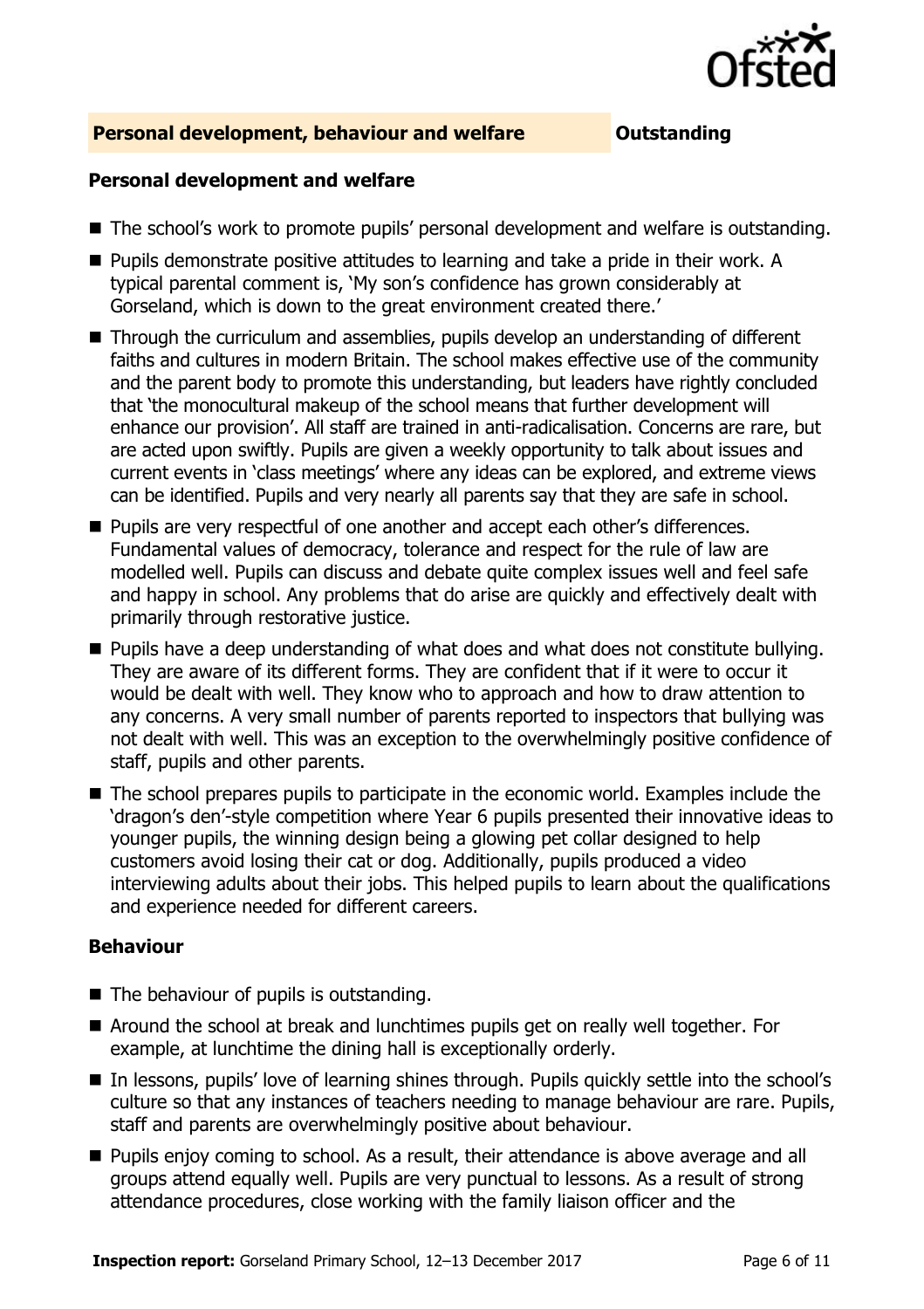

educational welfare officer, leaders have transformed the attendance of a significant number of persistent absentees.

■ Leaders have done a lot to ensure that the school's environment, including the outdoor space, stimulates learning. Pupils were keen to tell inspectors that the school offers lots of activities to help pupils enjoy their learning and playtime together.

#### **Outcomes for pupils Outstanding**

- $\blacksquare$  In 2017, pupils' attainment in the national tests for reading, writing and mathematics combined was above average. The school's accurate monitoring information shows that the progress of current pupils is well above average. Leaders and teachers plan and monitor achievement across a wide range of subjects. As a result, pupils are prepared exceptionally well for secondary education.
- $\blacksquare$  In 2017, pupils' progress from the end of key stage 1 national tests to end of key stage 2 tests was expected in mathematics and better than expected in reading and writing. When inspectors visited lessons and looked at work in pupils' books they concluded that the progress of current pupils is even better than this. Inspectors found that progress is consistent across classes and year groups. Pupils can see and talk about their progress in lessons due to teachers' systematic approach.
- Outcomes for current pupils in mathematics are particularly strong. Pupils are adept at using arithmetical skills well in different situations. They have a lot of practice in consolidating these skills. Pupils also develop resilience with problem-solving because they are given interesting problems to solve. Pupils love problem-solving in mathematics and work well together to arrive at solutions. Pupils can explain clearly what they are doing. They use mathematical language accurately and confidently.
- Leaders have created a 'mastery' document making clear the expectations for different ages across the full range of subjects. Teachers say that the assessment in each subject is manageable and these assessments indicate that pupils, including the most able, make strong progress across the curriculum.
- **Pupils who have SEN and/or disabilities make progress in line with all pupils and those in** the special unit make strong progress. Pupils in the unit arrive with low levels of attainment. They make excellent progress within a year of joining the school. Progress in speaking and listening and in social and emotional development are particularly strong.
- The small number of disadvantaged pupils make comparisons with other pupils difficult. National information shows these pupils making progress broadly in line with other pupils nationally.
- The school develops a love of reading in pupils across all year groups and includes boys and girls. A larger proportion of Year 1 pupils than found nationally reach the expected level in the phonics screening check.

### **Early years provision Good Good**

■ There is a carefully planned learning environment with good-quality resources, including the stimulating outdoor area.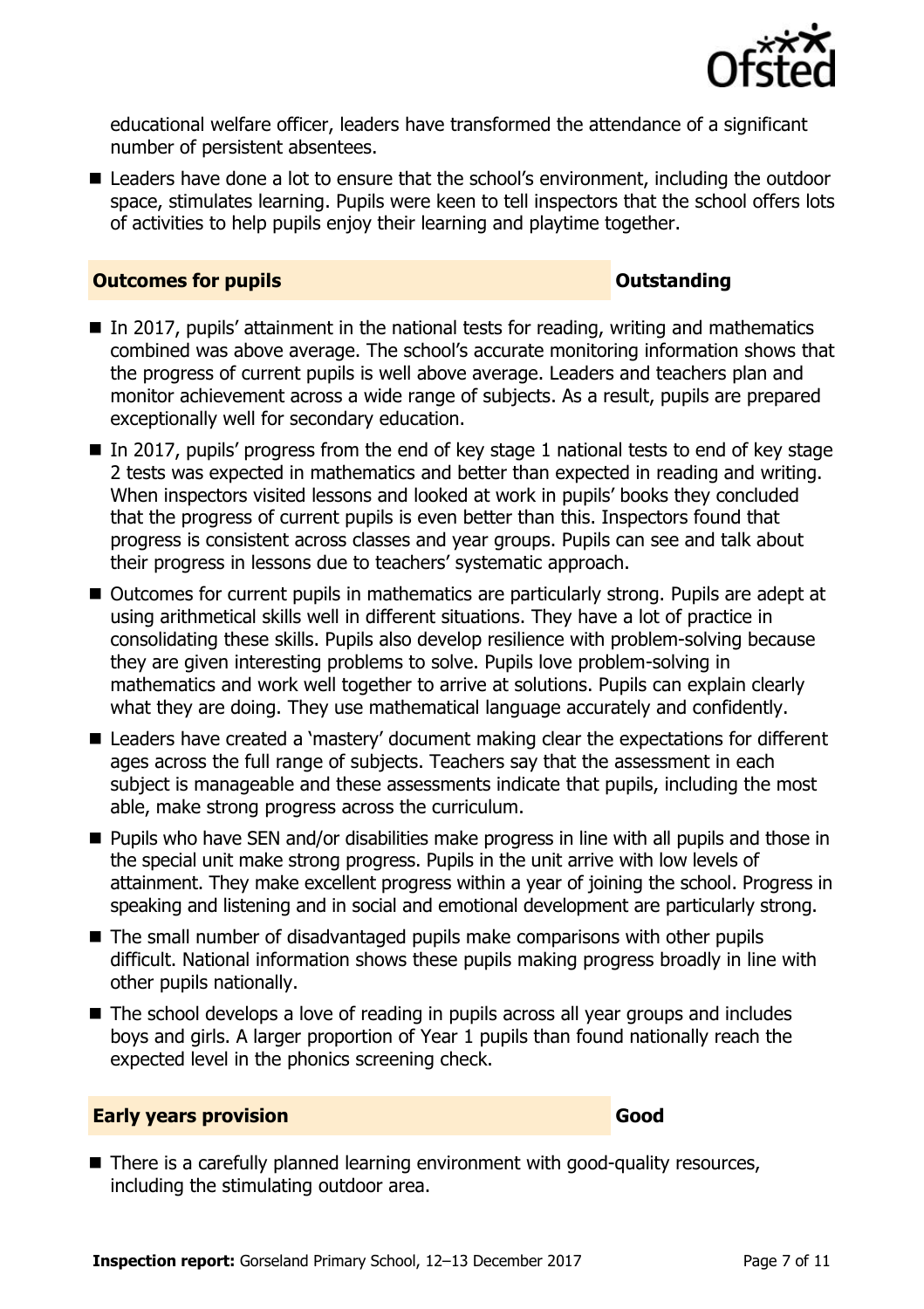

- The system for communication with parents is used well. The computer-based system is used more by the school than by parents, but parents have effective links with the school through their attendance at events such as the Nursery and Reception nativity productions, where inspectors noted a high attendance. Additionally, open mornings and home visits build relationships between school staff and families.
- **Pupils join Reception with skills and knowledge typical for their age, make good** progress and are well prepared to enter Year 1.
- Pupils' early reading skills are developed effectively, which provides a secure foundation for their above-average attainment in Year 1. Pupils are skilled in reading unfamiliar words because of their good knowledge of phonics and their ability to combine this approach with other techniques.
- **Pupils make good progress as a result of very good attitudes to learning and** behaviour. There is effective support from teaching assistants. There are very wellestablished classroom routines. There are well thought out and interesting learning experiences. A parent summed up the foundation stage as follows: 'Our daughter is in the nursery class and looks forward to her sessions, making good progress in all areas. She talks about her time at nursery with enthusiasm and enjoys a wide variety of experiences including visits to the library, PE lessons, forest school, cooking to name a few.'
- There has been strong improvement in the early years since the previous inspection. Pupils' progress is good but, for example in boys' writing, their progress is not quite as consistently strong as in key stages 1 and 2.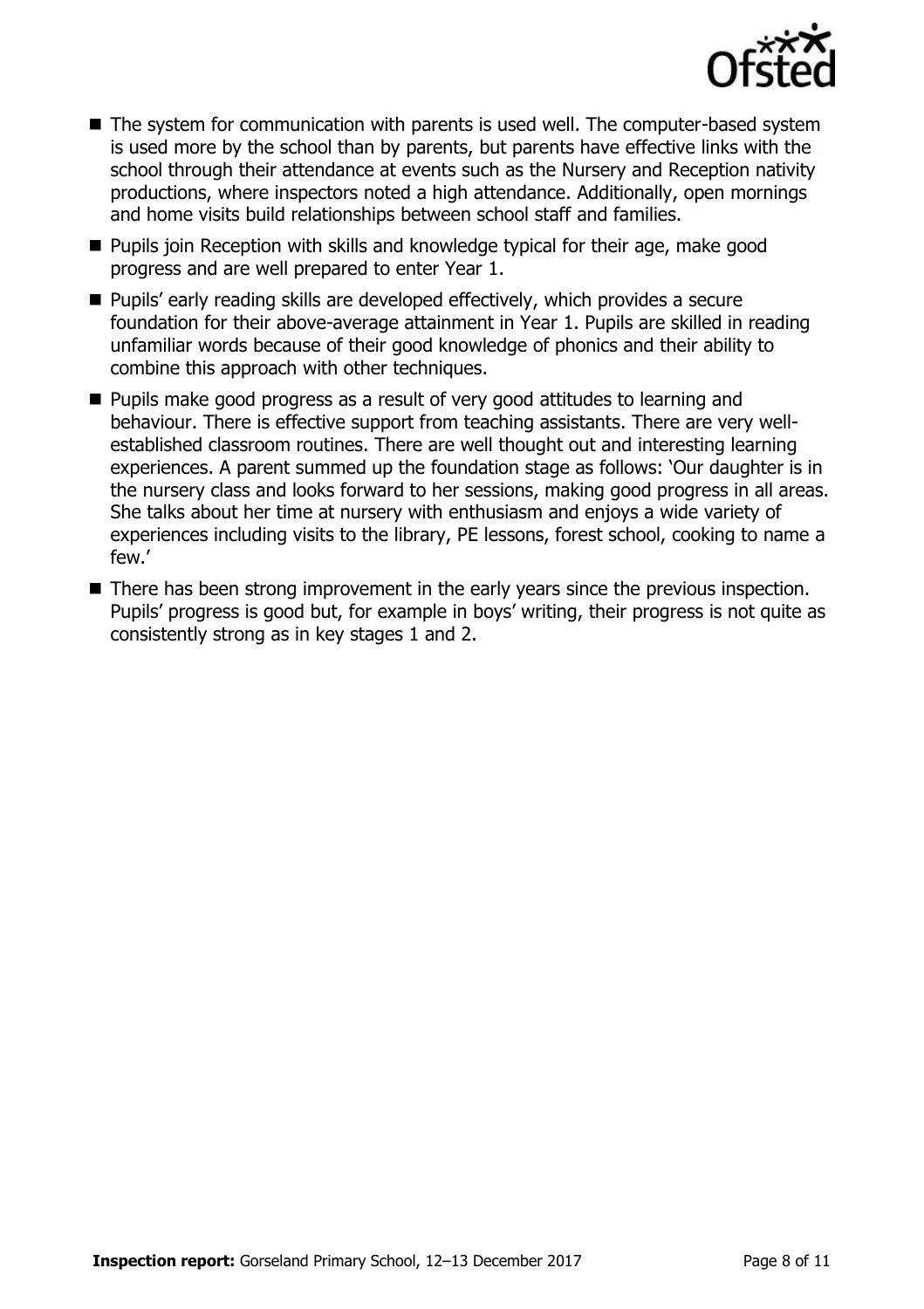

# **School details**

| Unique reference number | 124625   |
|-------------------------|----------|
| Local authority         | Suffolk  |
| Inspection number       | 10044841 |

This inspection was carried out under section 8 of the Education Act 2005. The inspection was also deemed a section 5 inspection under the same Act.

| Type of school                      | Primary                |
|-------------------------------------|------------------------|
| School category                     | Community              |
| Age range of pupils                 | 3 to 11                |
| Gender of pupils                    | Mixed                  |
| Number of pupils on the school roll | 508                    |
| Appropriate authority               | The governing body     |
| Chair                               | Darren Johnson         |
| <b>Headteacher</b>                  | Darron Jackson         |
| Telephone number                    | 01473 623790           |
| Website                             | www.gorseland.net      |
| <b>Email address</b>                | djackson@gorseland.net |
| Date of previous inspection         | 16-17 May 2013         |

### **Information about this school**

- The school meets requirements on the publication of specified information on its website.
- This is a larger than average-sized primary school. The school works with other local schools in the area and with other schools that have a specialist support centre. The school has undertaken research with the Prince's Trust Institute ('valuing pupils' time at lunchtime'), the Education Endowment Fund ('catch-up maths') and is a partner school for the local Initial Teacher Training provider (SCITT).
- The proportion of disabled pupils and those who have special educational needs is below average. However, the proportion who have moderate learning difficulties and/ or complex special educational needs is above average; this is due to the school's specially resourced provision. The specialist support centre caters for 25 pupils, aged from 5 to 11, with complex learning difficulties. There are currently 25 attending the unit, who come from across the local authority area.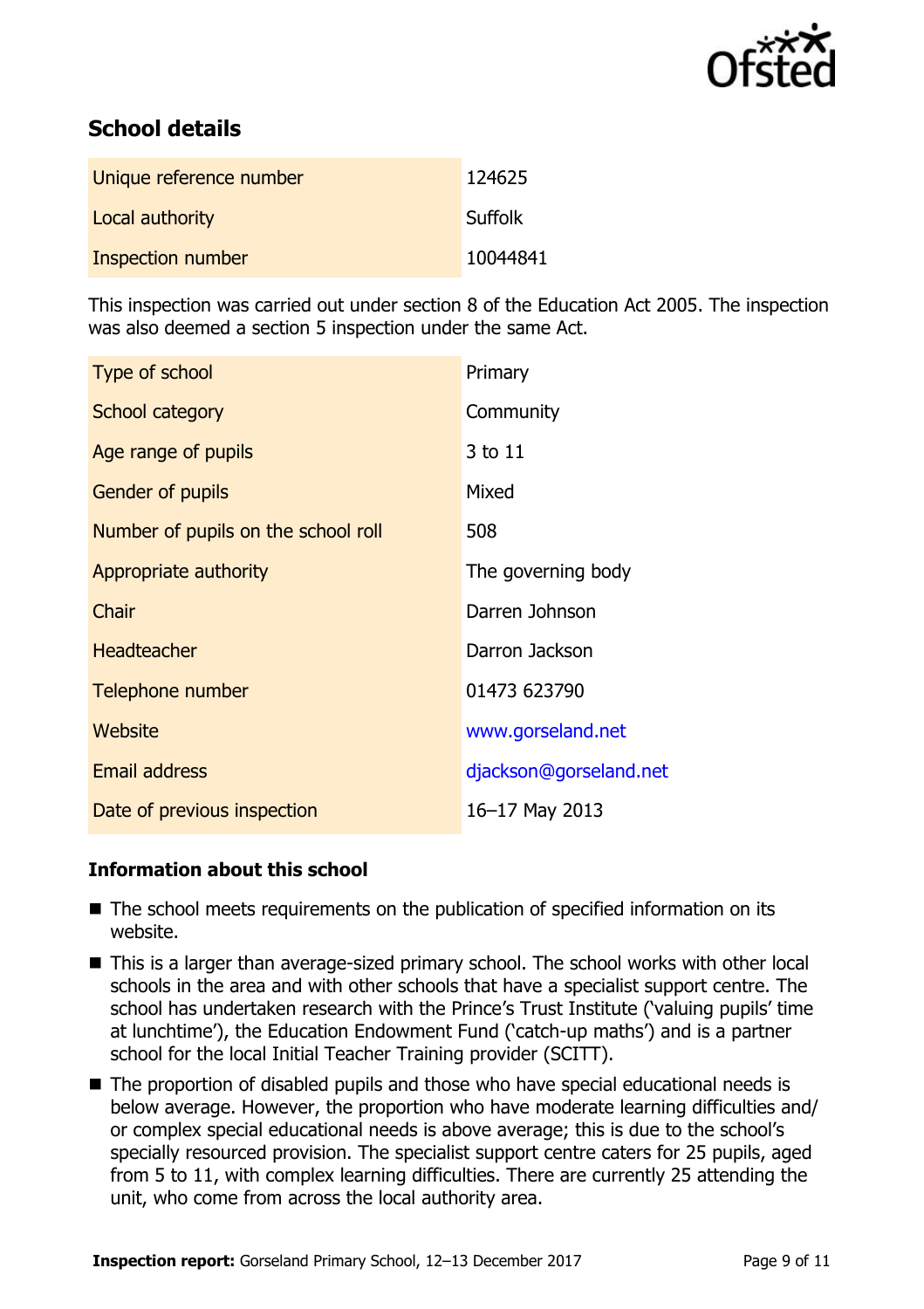

## **Information about this inspection**

- Inspectors observed pupils learning in a range of lessons, some of which were seen jointly with a senior leader. In addition, several short visits were made to a further range of lessons. Inspectors observed pupils at break and lunchtime and before and after lessons. Inspectors observed two nativity performances. Inspectors observed the teaching of reading and listened to pupils read. Pupils' books from different year groups were checked to see progress.
- Meetings were held with the headteacher and senior leaders, two groups of pupils, a group of teachers, the chair and two members of the governing body and a phone conversation held with a representative of the local authority.
- Inspectors looked at the 167 responses to Ofsted's online questionnaire (Parent View), the 88 written text comments on the same questionnaire and the school's records of staff and pupil questionnaires based on Ofsted's model.
- The inspection team scrutinised information about pupils' achievement, behaviour and attendance, looked at the school's self-evaluation and improvement plans, read minutes of the meetings of the governing body and scrutinised pupils' work in lessons.

#### **Inspection team**

| Adrian Lyons, lead inspector | Her Majesty's Inspector |
|------------------------------|-------------------------|
| Rachael Judd                 | Ofsted Inspector        |
| <b>Simon Morley</b>          | Ofsted Inspector        |
| <b>Nick Asker</b>            | Ofsted Inspector        |
| <b>Richard Hopkins</b>       | Ofsted Inspector        |